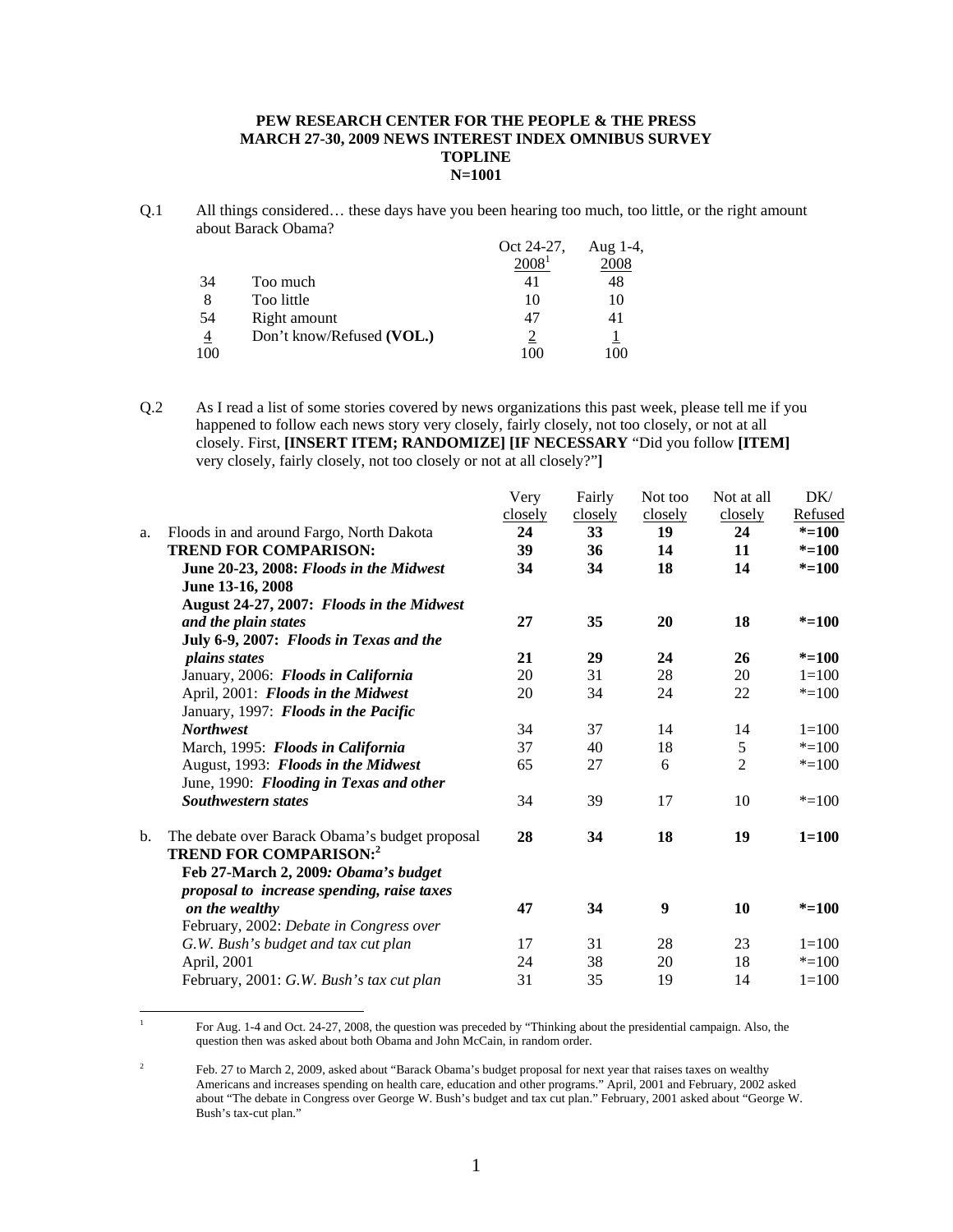## **Q.2 CONTINUED…**

|    |                                                 | Very    | Fairly  | Not too          | Not at all              | DK/       |
|----|-------------------------------------------------|---------|---------|------------------|-------------------------|-----------|
|    |                                                 | closely | closely | closely          | closely                 | Refused   |
| c. | Reports about the condition of the U.S. economy | 48      | 32      | 10               | 10                      | $* = 100$ |
|    | March 20-23, 2009                               | 52      | 34      | 8                | 6                       | $* = 100$ |
|    | March 13-16, 2009                               | 48      | 33      | 9                | 10                      | $* = 100$ |
|    | February 27-March 2, 2009                       | 56      | 30      | 8                | 6                       | $* = 100$ |
|    | <b>February 13-16, 2009</b>                     | 55      | 29      | 10               | 6                       | $* = 100$ |
|    | January 30-February 2, 2009                     | 52      | 31      | 12               | 5                       | $* = 100$ |
|    | <b>January 23-26, 2009</b>                      | 57      | 30      | 8                | 5                       | $0=100$   |
|    | <b>January 16-19, 2009</b>                      | 43      | 35      | 13               | $\boldsymbol{9}$        | $* = 100$ |
|    | <b>January 2-4, 2009</b>                        | 42      | 36      | 15               | 7                       | $* = 100$ |
|    | December 12-15, 2008                            | 51      | 33      | $\boldsymbol{9}$ | 7                       | $* = 100$ |
|    | December 5-8, 2008                              | 42      | 38      | 13               | 7                       | $* = 100$ |
|    | <b>November 21-24, 2008</b>                     | 59      | 24      | $\boldsymbol{9}$ | 8                       | $* = 100$ |
|    | November 14-17, 2008                            | 56      | 29      | $\boldsymbol{9}$ | 6                       | $* = 100$ |
|    | <b>November 7-10, 2008</b>                      | 54      | 31      | 8                | 7                       | $* = 100$ |
|    | October 31-November 3, 2008                     | 63      | 27      | 6                | $\boldsymbol{4}$        | $* = 100$ |
|    | October 24-27, 2008                             | 52      | 35      | $\overline{7}$   | 5                       | $1 = 100$ |
|    | October 17-20, 2008                             | 62      | 29      | 6                | 3                       | $* = 100$ |
|    | October 10-13, 2008                             | 65      | 25      | $\pmb{7}$        | $\overline{\mathbf{3}}$ | $* = 100$ |
|    | October 3-6, 2008                               | 69      | 23      | 5                | $\overline{\mathbf{3}}$ | $* = 100$ |
|    | September 26-29, 2008                           | 70      | 22      | 5                | $\mathbf{3}$            | $* = 100$ |
|    | September 19-22, 2008                           | 56      | 27      | 12               | 5                       | $* = 100$ |
|    | September 5-8, 2008                             | 44      | 33      | 16               | $\overline{7}$          | $* = 100$ |
|    | <b>August 29-31, 2008</b>                       | 41      | 34      | 13               | 11                      | $1 = 100$ |
|    | <b>August 15-18, 2008</b>                       | 39      | 36      | 15               | 10                      | $* = 100$ |
|    | <b>August 8-11, 2008</b>                        | 39      | 35      | 16               | 10                      | $* = 100$ |
|    | <b>August 1-4, 2008</b>                         | 47      | 34      | 11               | 8                       | $0=100$   |
|    | July 25-28, 2008                                | 46      | 32      | 10               | 12                      | $* = 100$ |
|    | <b>July 18-21, 2008</b>                         | 45      | 33      | 13               | 9                       | $* = 100$ |
|    | <b>July 11-14, 2008</b>                         | 44      | 33      | 12               | 10                      | $1 = 100$ |
|    | June 27-30, 2008                                | 49      | 31      | 12               | $\overline{7}$          | $1 = 100$ |
|    | June 13-16, 2008                                | 42      | 33      | 14               | 11                      | $* = 100$ |
|    | May 9-12, 2008                                  | 45      | 31      | 13               | 11                      | $* = 100$ |
|    | May 2-5, 2008                                   | 43      | 31      | 15               | 10                      | $1 = 100$ |
|    | April 18-21, 2008                               | 41      | 35      | 13               | 10                      | $1 = 100$ |
|    | April 4-7, 2008                                 | 39      | 37      | 12               | 12                      | $* = 100$ |
|    | March 28-31, 2008                               | 42      | 36      | 14               | 8                       | $* = 100$ |
|    | March 20-24, 2008                               | 45      | 33      | 13               | 9                       | $* = 100$ |
|    | February 29-March 3, 2008                       | 38      | 35      | 15               | 11                      | $1 = 100$ |
|    | <b>February 15-18, 2008</b>                     | 37      | 36      | 11               | 16                      | $8 = 100$ |
|    | <b>February 1-4, 2008</b>                       | 40      | 37      | 14               | 8                       | $1 = 100$ |
|    | <b>January 18-21, 2008</b>                      | 42      | 31      | 16               | 11                      | $* = 100$ |
|    | <b>January 11-14, 2008</b>                      | 36      | 32      | 15               | 16                      | $1 = 100$ |
|    | <b>November 2-5, 2007</b>                       | $27\,$  | 37      | 16               | 19                      | $1 = 100$ |
|    | October 19-22, 2007                             | 25      | 34      | 20               | 21                      | $* = 100$ |
|    | <b>August 10-13, 2007</b>                       | 28      | 36      | 18               | 18                      | $* = 100$ |
|    | Mid-November, 2006                              | 31      | 40      | 17               | 11                      | $1 = 100$ |
|    | December, 2005                                  | 35      | 35      | 18               | 11                      | $1 = 100$ |
|    | Early November, 2005                            | 35      | 39      | 17               | 9                       | $* = 100$ |
|    | Mid-May, 2005                                   | 30      | 39      | 19               | 11                      | $1 = 100$ |
|    | January, 2005                                   | 35      | 41      | 17               | $\tau$                  | $* = 100$ |
|    | Mid-October, 2004                               | 30      | 43      | 16               | 10                      | $1 = 100$ |
|    | Early September, 2004                           | 39      | 34      | 15               | 11                      | $1 = 100$ |
|    |                                                 |         |         |                  |                         |           |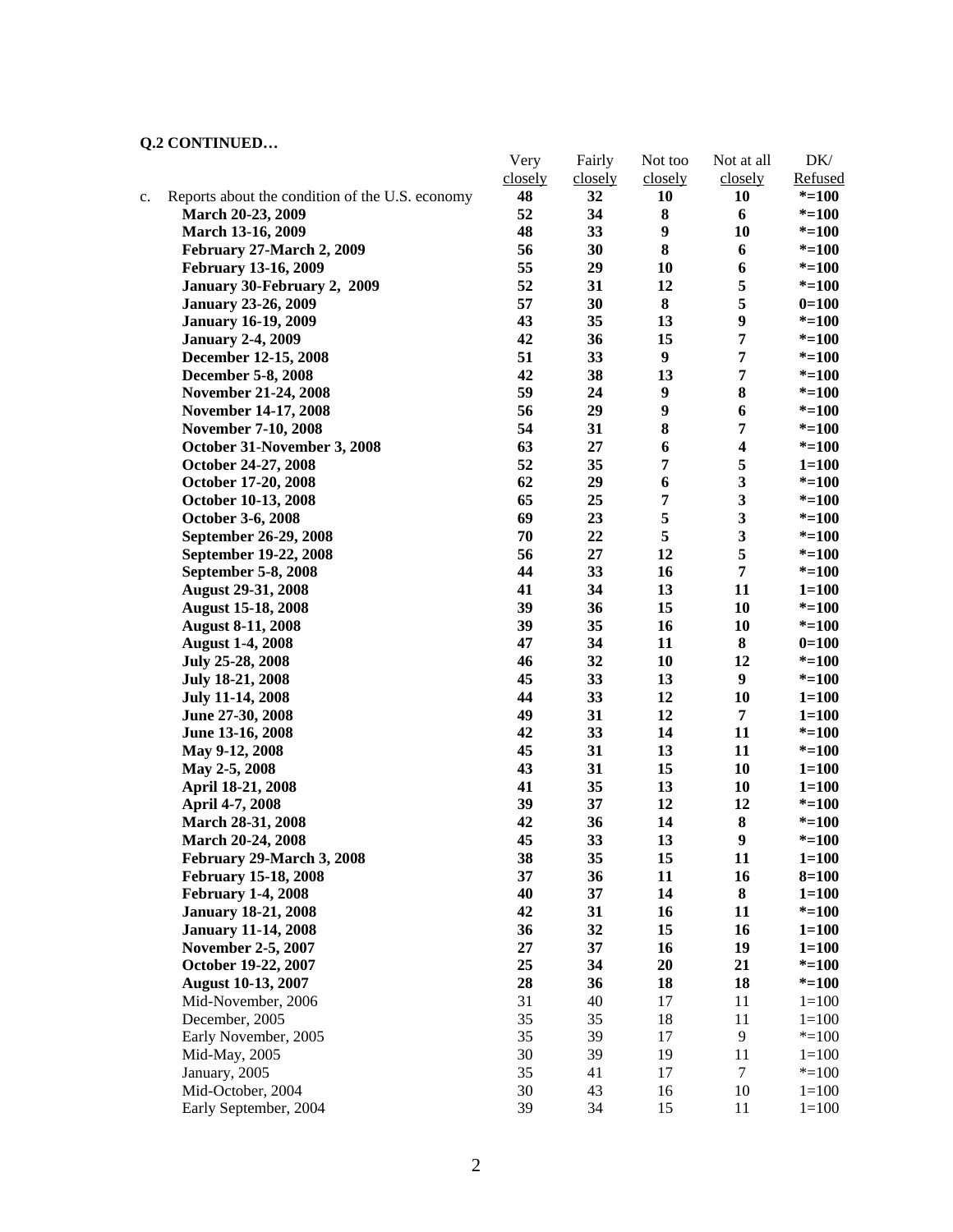# **Q.2 CONTINUED…**

|    | CONTROLLOW                                      | Very<br>closely | Fairly<br>closely | Not too<br>closely | Not at all<br>closely | DK/<br>Refused |
|----|-------------------------------------------------|-----------------|-------------------|--------------------|-----------------------|----------------|
|    | Mid-January, 2004                               | 37              | 41                | 15                 | 7                     | $* = 100$      |
|    | December, 2003                                  | 35              | 38                | 14                 | 11                    | $2=100$        |
|    | November, 2003                                  | 40              | 34                | 15                 | 10                    | $1 = 100$      |
|    | October, 2003                                   | 32              | 39                | 16                 | 12                    | $1 = 100$      |
|    | September, 2003                                 | 39              | 30                | 18                 | 12                    | $1 = 100$      |
|    | March, 2003                                     | 40              | 35                | 16                 | $\,8\,$               | $1 = 100$      |
|    | February, 2003                                  | 42              | 33                | 15                 | 10                    | $* = 100$      |
|    | January, 2003                                   | 40              | 35                | 13                 | 11                    | $1 = 100$      |
|    | December, 2002                                  | 38              | 34                | 17                 | 10                    | $1 = 100$      |
|    | February, 2002                                  | 35              | 40                | 15                 | 9                     | $1 = 100$      |
|    | January, 2002                                   | 30              | 44                | 16                 | $\overline{9}$        | $1 = 100$      |
|    | December, 2001                                  | 37              | 40                | 13                 | $\,8\,$               | $2=100$        |
|    | Mid-November, 2001                              | 41              | 36                | 15                 | $\tau$                | $1 = 100$      |
|    | June, 2001                                      | 24              | 41                | 18                 | 16                    | $1 = 100$      |
|    | May, 2001                                       | 34              | 36                | 15                 | 15                    | $0=100$        |
|    | April, 2001                                     | 36              | 34                | 16                 | 13                    | $1 = 100$      |
|    | February, 2001                                  | 30              | 39                | 18                 | 12                    | $1 = 100$      |
|    | January, 2001                                   | 32              | 38                | 17                 | 11                    | $2=100$        |
|    | June, 1995                                      | 26              | 41                | 22                 | 11                    | $* = 100$      |
|    | March, 1995                                     | 27              | 45                | 19                 | $\overline{9}$        | $* = 100$      |
|    | February, 1995                                  | 23              | 41                | 22                 | 13                    | $1 = 100$      |
|    | December, 1994                                  | 28              | 43                | 20                 | $\overline{9}$        | $* = 100$      |
|    | October, 1994                                   | 27              | 40                | 20                 | 12                    | $1 = 100$      |
|    | June, 1994                                      | 25              | 42                | 23                 | 10                    | $*=100$        |
|    | May, 1994                                       | 33              | 40                | 16                 | 10                    | $1 = 100$      |
|    | January, 1994                                   | 34              | 39                | 16                 | 10                    | $1 = 100$      |
|    | Early January, 1994                             | 36              | 44                | 13                 | $\tau$                | $* = 100$      |
|    | December, 1993                                  | 35              | 41                | 15                 | $\,8\,$               | $1 = 100$      |
|    | October, 1993                                   | 33              | 38                | $20\,$             | $\mathbf{9}$          | $* = 100$      |
|    | September, 1993                                 | 37              | 40                | 14                 | $\,8\,$               | $1 = 100$      |
|    | Early September, 1993                           | 39              | 39                | 14                 | 9                     | $* = 100$      |
|    | August, 1993                                    | 41              | 36                | 14                 | 9                     | $* = 100$      |
|    | May, 1993                                       | 37              | 38                | 18                 | $\sqrt{6}$            | $1 = 100$      |
|    | February, 1993                                  | 49              | 36                | 10                 | $\sqrt{5}$            | $* = 100$      |
|    | January, 1993                                   | 42              | 39                | 12                 | $\overline{7}$        | $* = 100$      |
|    | September, 1992                                 | 43              | 37                | 13                 | 6                     | $1 = 100$      |
|    | May, 1992                                       | 39              | 39                | 15                 | 6                     | $1 = 100$      |
|    | March, 1992                                     | 47              | 38                | 11                 | $\overline{4}$        | $* = 100$      |
|    | February, 1992                                  | 47              | 37                | 10                 | 6                     | $* = 100$      |
|    | January, 1992                                   | 44              | 40                | 11                 | 5                     | $* = 100$      |
|    | October, 1991                                   | 36              | 38                | 16                 | 9                     | $1 = 100$      |
| d. | A shooting in Oakland, California in which four |                 |                   |                    |                       |                |
|    | police officers were killed                     | 20              | 24                | 21                 | 34                    | $1 = 100$      |
| e. | The Obama administration's plans to expand      |                 |                   |                    |                       |                |
|    | federal regulations over financial institutions | 36              | 29                | 19                 | 16                    | $* = 100$      |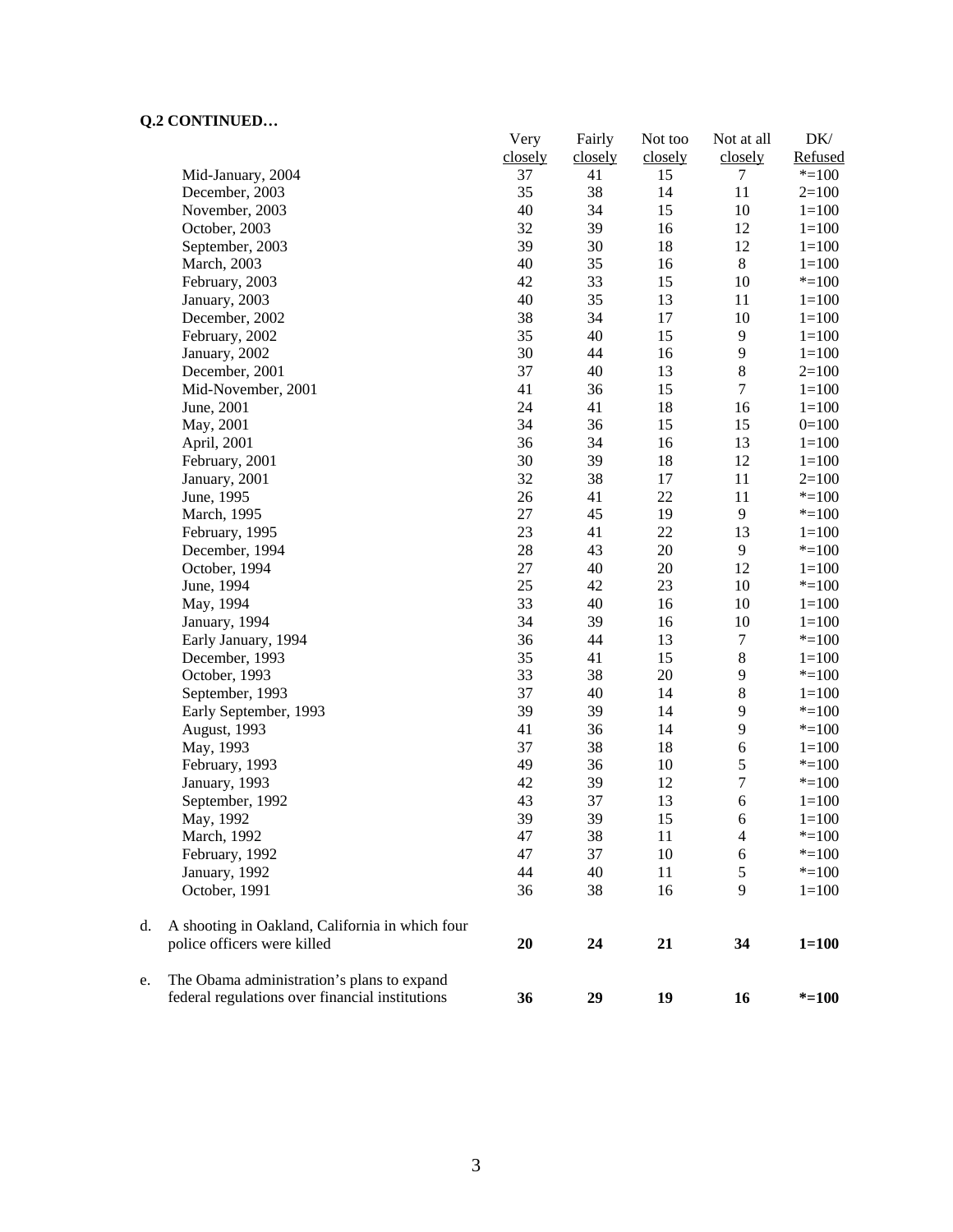### **Q.2 CONTINUED…**

|    |                                                                                                                      | Verv<br>closely | Fairly<br>closely | Not too<br>closely | Not at all<br>closely | DK/<br>Refused |
|----|----------------------------------------------------------------------------------------------------------------------|-----------------|-------------------|--------------------|-----------------------|----------------|
| f. | Hillary Clinton's recent trip to Mexico to discuss<br>drug violence near the border<br><b>TRENDS FOR COMPARISON:</b> | 14              | 24                | 23                 | 39                    | $* = 100$      |
|    | Feb 27-March 2: News about growing drug-<br>related violence in Mexico<br>Jan. 23-26, 2009: Hillary Clinton becoming | 18              | 28                | 23                 | 31                    | $* = 100$      |
|    | secretary of state                                                                                                   | 24              | 30                | 24                 | 22                    | $* = 100$      |

Q.3 Which ONE of the stories I just mentioned have you followed most closely, or is there another story you've been following MORE closely? [**DO NOT READ LIST. ACCEPT ONLY ONE RESPONSE.]** 

- 30 Reports about the condition of the U.S. economy
- 17 The debate over Barack Obama's budget proposal
- 13 Floods in and around Fargo, North Dakota The Obama administration's plans to expand federal regulations over the financial 8 institutions
- 7 A shooting in Oakland, California in which four police officers were killed
- 4 Hillary Clinton's recent trip to Mexico to discuss drug violence near the border
- 9 Some other story **(SPECIFY)**<br>12 Don't know/Refused
- Don't know/Refused
- 100
- Q.4 Do you think the press has been too critical, not critical enough or fair in the way it has covered Barack Obama?

|    |                           | Jan 23-26, | Jan $2-4$ , |
|----|---------------------------|------------|-------------|
|    |                           |            |             |
| 18 | Too critical              | 12         |             |
| 24 | Not critical enough       | 18         | 23          |
| 52 | Fair                      | 64         | 61          |
| 6  | Don't know/Refused (VOL.) | O          |             |
| oc |                           |            | 100         |

 $\overline{\mathbf{3}}$ 

<sup>3</sup> For Jan. 23-26, 2009, question wording was: "Do you think the press has been too critical, not critical enough or fair in the way it has covered Barack Obama during his first few days in office?" For Jan. 2-4, 2009, question was asked about George W. Bush and Barack Obama. Question wording was: "Do you think the press has been too critical, not critical enough or fair in the way it has covered **[INSERT ITEM; ROTATE]**?"